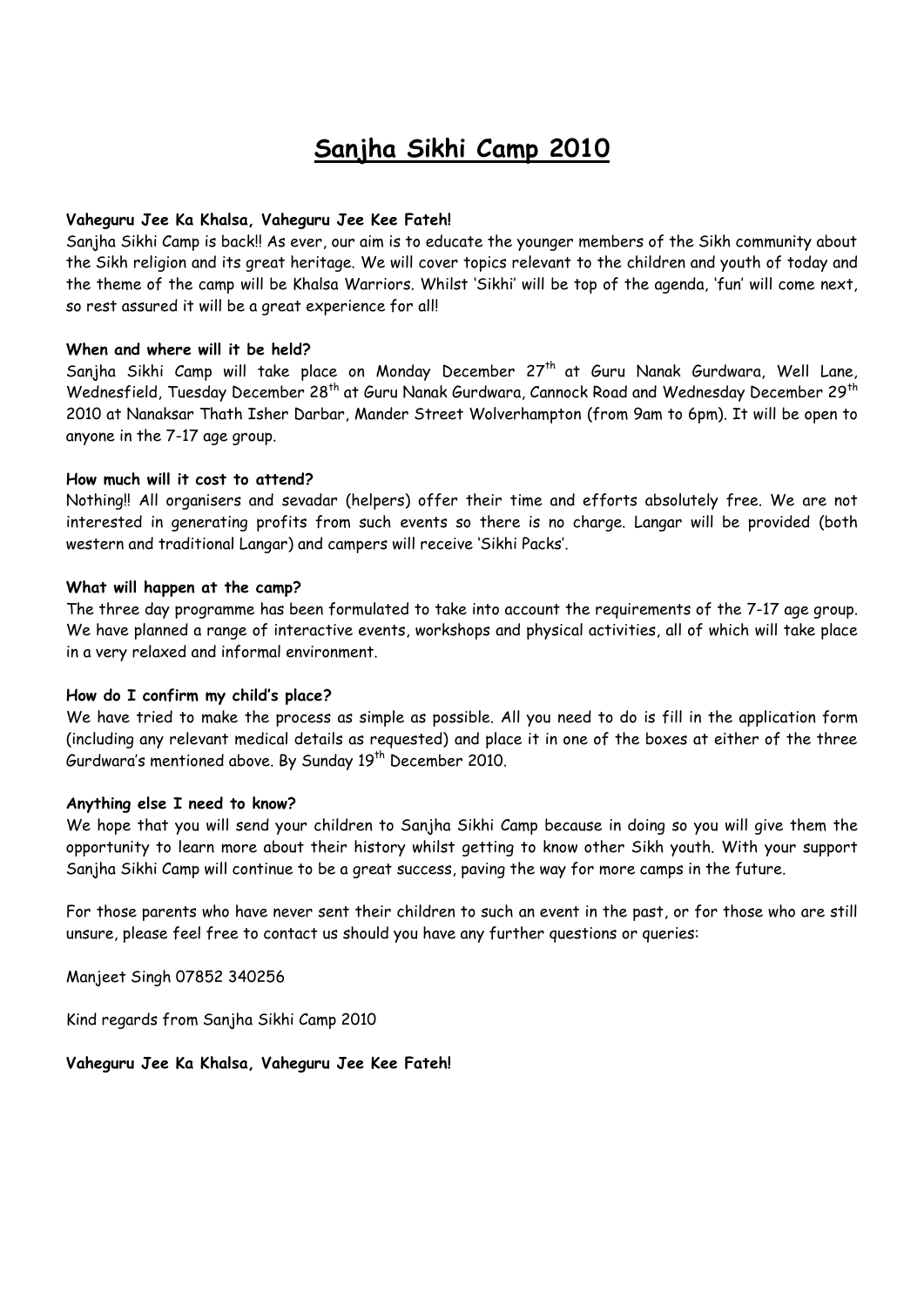## RULES AND REGULATIONS

- 1. All campers are expected to maintain discipline and follow instructions from their group leaders at all times. Violence, abusive language or other unacceptable behaviour will be disciplined, which may result in expulsion from the camp;
- 2. Talking during divans, talks or workshops should be restricted to an absolute minimum;
- 3. Campers will be responsible for the safekeeping of their own possessions;
- 4. Bullying will NOT BE TOLLERATED by anyone;
- 5. Visitors cannot and will not be allowed on site without the written consent of Sikhi Camp sevadar;
- 6. Should any camper need to leave the Camp, they MUST inform a sevadar BEFORE doing so;
- 7. Mobile phones shall not be used on site. There will be provision for urgent/emergency calls;
- 8. Heads must be kept covered AT ALL TIMES during Sikhi Camp, hats/caps ARE NOT ALLOWED to be worn;
- 9. Whilst on any trips associated with Sikhi Camp, campers MUST NOT wander off alone and are to remain with their groups;
- 10. Anyone found under the influence of or in possession of alcohol, drugs, cigarettes etc. will be expelled from Sikhi Camp;
- 11. Portable audio, video or camera equipment cannot be brought to the camp without first obtaining written permission from Sikhi Camp;
- 12. In the event of an injury or illness, a co-ordinator should be notified immediately;
- 13. Though we wish campers to enjoy the experience and atmosphere of Sikhi Camp, damage to property or violent/abusive behaviour towards sevadars, fellow campers or other site users will lead to immediate appropriate action, including compensation and possible expulsion from camp;
- 14. Campers or sevadars wishing to carry out seva of either Parshad, Chaur Sahib, Kirtan or Ardas should have an appropriate degree of cleanliness and should preferably have bathed, especially after physical activity (or after going to the bathroom);
- 15. For seva in Langar, cleanliness should be ensured at all times, jewellery removed and head covering maintained;
- 16. Fresh / clean clothes should be worn for all seva;
- 17. Seva should be carried out in a humble, dignified and respectful manner, and talking, laughing etc. should be avoided whilst doing seva;
- 18. Any injuries should be reported IMMEDIATELY to a Sikhi Camp sevadar.